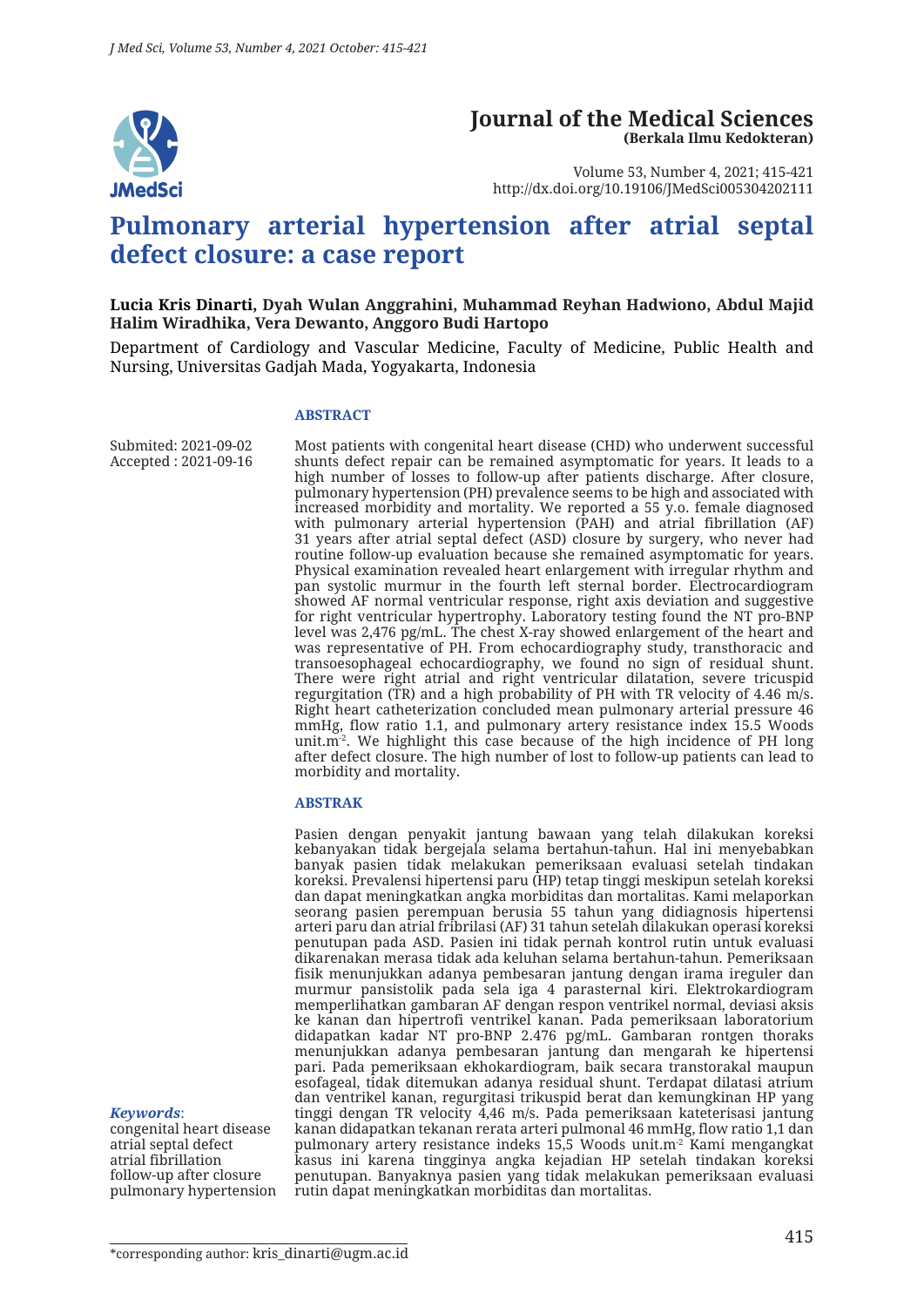#### **INTRODUCTION**

Congenital heart disease (CHD) with left-to-right shunt is one of the causes of pulmonary hypertension (PH) group 1 or pulmonary artery hypertension (PAH). The estimation of PH related to CHD in western countries is about  $5-10\%$ <sup>1</sup> In Indonesia, the prevalence data of CHD is still not available. Still, the data from the single centre show more than 1012 new CHD patients within five years of the registry, and most of them were atrial septal defect (ASD).2 For those with uncorrected left-to-right shunt CHD with PH have higher morbidity and mortality compared to others. If the shunt is left unrepaired, the risk of developing PH increased. However, the risk of PH after defect repair increased because of prior pressure and volume overload in the pulmonary vasculature.3

The CHD associated with PAH (CHD-PAH) includes a condition after surgical or percutaneous shunt closure. The PAH can be developed immediately or recurred years after closure without signs of residual lesions after the procedure. Prognosis of patients who develop PAH after closure is worse than those with uncorrected CHD-PAH. This condition has caused concerns regarding repairing the defect in CHD patients with PAH.4 Here, we presented a case with PH, which developed several years after ASD closure by surgery.

## **CASE**

A 55 y.o. female came to the PH clinic with shortness of breath with activity five years ago. The symptoms worsened in recent months and were followed by swollen legs. Because of her deteriorating condition, she consulted with a cardiologist and was referred to our hospital. She had been diagnosed with ASD and had performed defect closure by surgery when she was 24 y.o. Since there were no symptoms appeared after the surgery, she decided not to have regular follow-up evaluation.

The patient looked dyspneic during the current examination, with blood pressure 135/87 mmHg, heart rate 85 times/min, respiratory rate 20 times/ min, and peripheral oxygen saturation 97%. Physical examination revealed an enlargement of the heart with irregular rhythm and pan systolic murmur best heard in the fourth left sternal border.

The electrocardiogram (FIGURE 1) showed atrial fibrillation with a normal ventricular response, right axis deviation, right ventricular hypertrophy and nonfrequent ventricular extrasystole. The laboratory investigation demonstrated a haemoglobin level of 13.6 g/dL, and white blood cells count  $11.48 \times 10^3/\mu$ L, platelet count of  $237 \times 10^3/\mu L$ , creatinine level 1.14 mg/dL, blood glucose 116 mg/dL and NT pro-BNP level of 2,476 pg/mL. The chest X-ray (FIGURE 2) showed enlargement of the heart with cardiothoracic ratio ( CTR ) > 0.65 and suggestive for PH.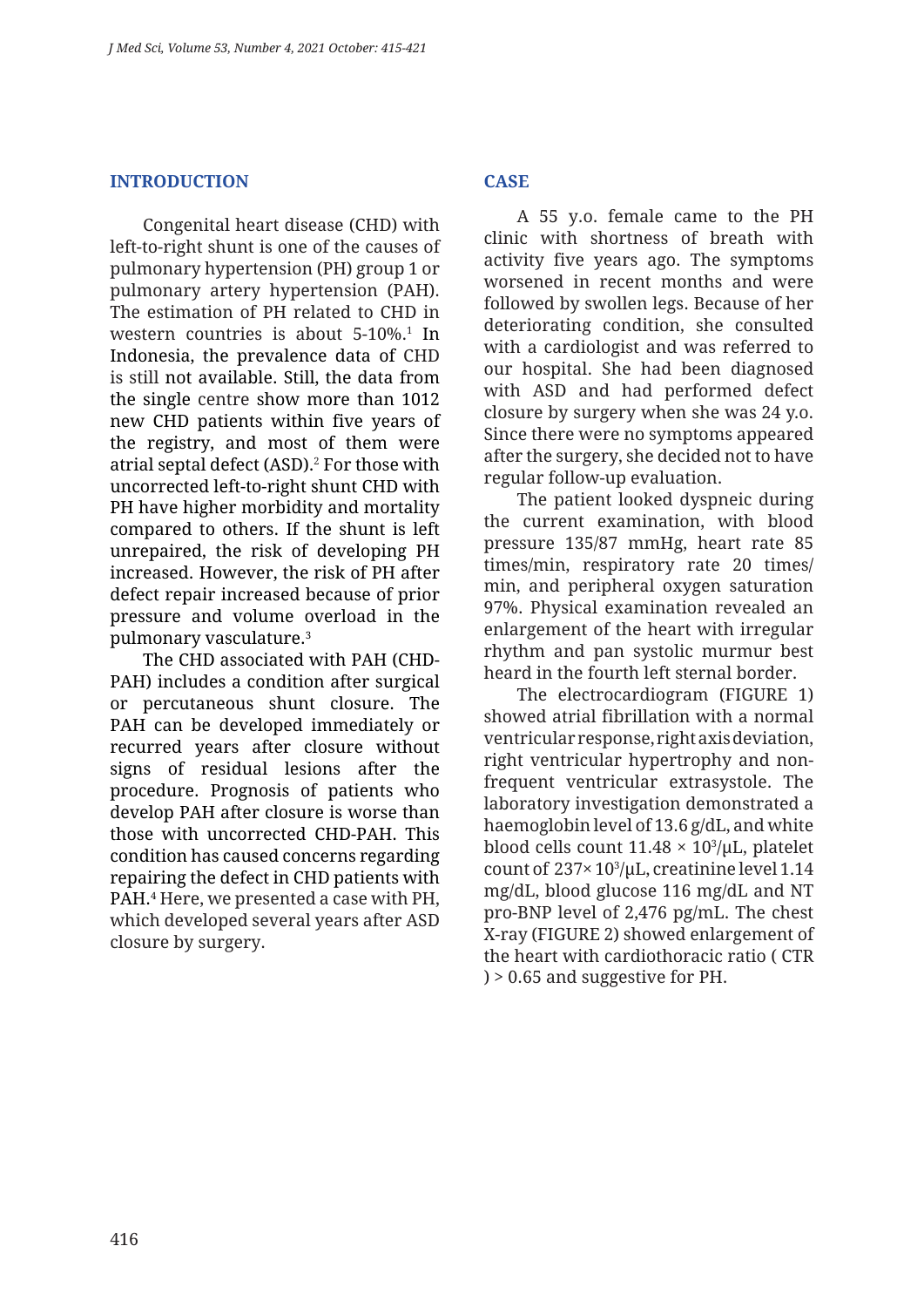

FIGURE 1. Electrocardiography of patient



FIGURE 2. Chest X-ray of patient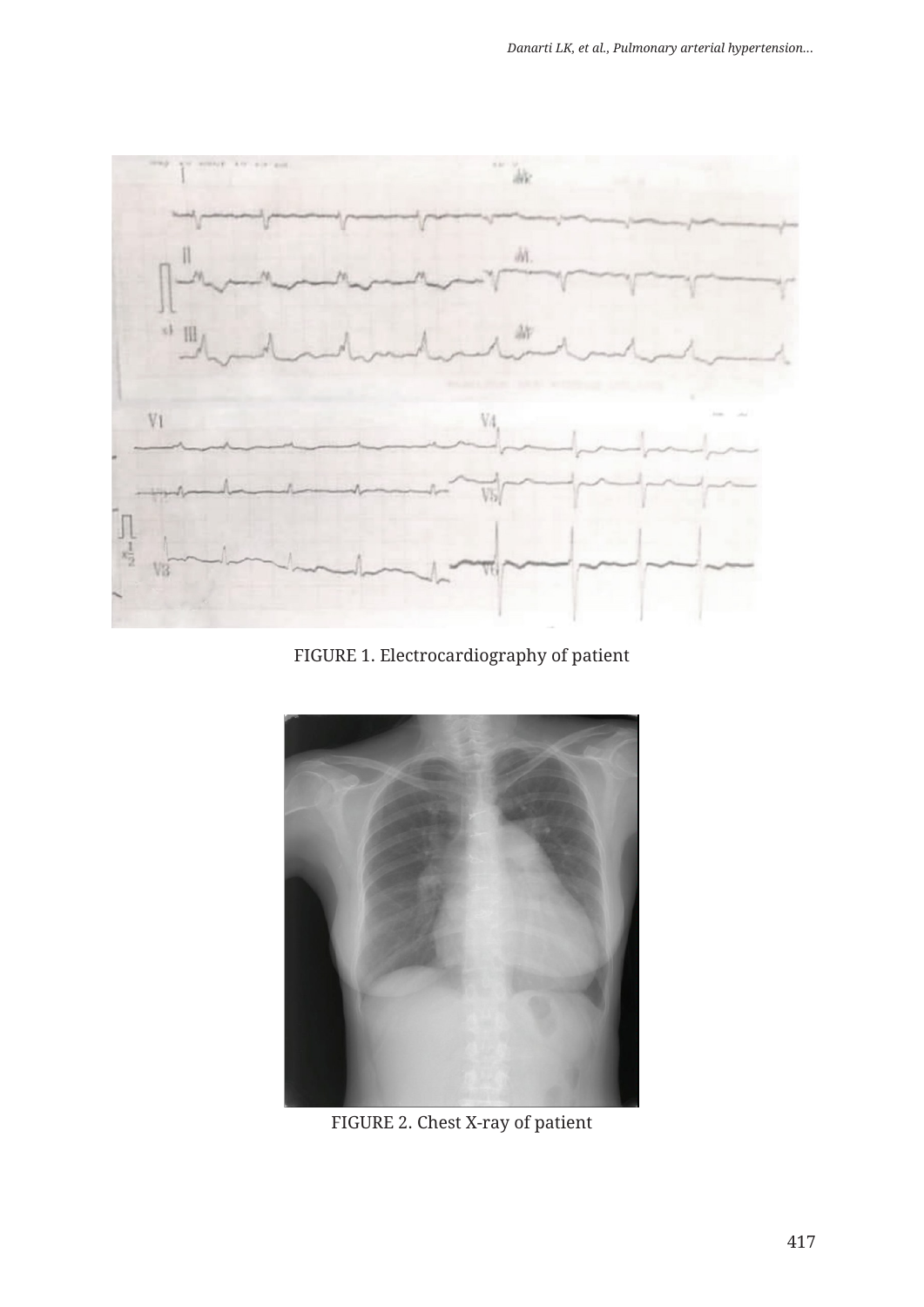The transthoracic echocardiography (FIGURE 3) showed right atrial and right ventricular dilatation, left ventricle D-shaped, left ventricular ejection fraction (LVEF) 70%, no residual ASD, severe tricuspid regurgitation (TR) and high probability of PH with TR velocity 4.46 m/s. The transoesophageal echocardiography revealed interatrial septum (IAS) and interventricular septum (IVS) were intact and no residual shunt with severe TR. In the 6-min walk test, she walked 160 m.

The patient proceeded to get right heart catheterization (RHC). The result of RHC indicated increased mean pulmonary artery pressure (mPAP) as high as 46 mmHg, flow ratio (FR) 1.1 and pulmonary artery resistance index (PARI) of 15.5 Woods unit.m<sup>-2</sup>. The patient was diagnosed with PAH after ASD closure and currently atrial fibrillation normal ventricular response. She was treated with oral sildenafil 20 mg t.i.d, oral digoxin 0.25 mg q.i.d and warfarin 2 mg q.i.d at night. After treatment, she showed an improvement in functional class. She also demonstrated an increased distance in the 6-min walk test (435 m). The level of NT pro-BNP decreased to 1,070 pg/mL. There is also no sign of the adverse effect of sildenafil. The result from regular follow-up is shown in TABLE 1.



FIGURE 3. TTE

| Time     | NT pro-BNP $(pg/mL)$ | 6MWD(m) | $SaO,$ (%) |
|----------|----------------------|---------|------------|
| Mar 2018 | 2,467                | 160     | 97         |
| Feb 2019 | 2,034                | 345     | 98         |
| Sep 2019 | 1,545                | 42.2    | 96         |
| Mar 2020 | 1,070                | 435     | 97         |

TABLE 1. Follow-up result

### **DISCUSSION**

Pulmonary hypertension is explained as an mPAP >20 mmHg. In comparison, PAH is a pulmonary vascular disease that is described by mPAP >20 mmHg, pulmonary capillary wedge pressure (PCWP) <15 mmHg and pulmonary vascular resistance (PVR) > 3 Woods unit as assessed by RHC.5,6 A PH related with congenital heart disease with a left to right shunt is admitted in group 1 of the classification of PH or PAH.7 A CHD-PAH on the patients with ASD with significant left to right shunt, with Qp/Qs >1.5, signs of right ventricular overload, PVR <5 Woods unit and PVR/SVR <0.3 should be closed regardless of the symptom.8 This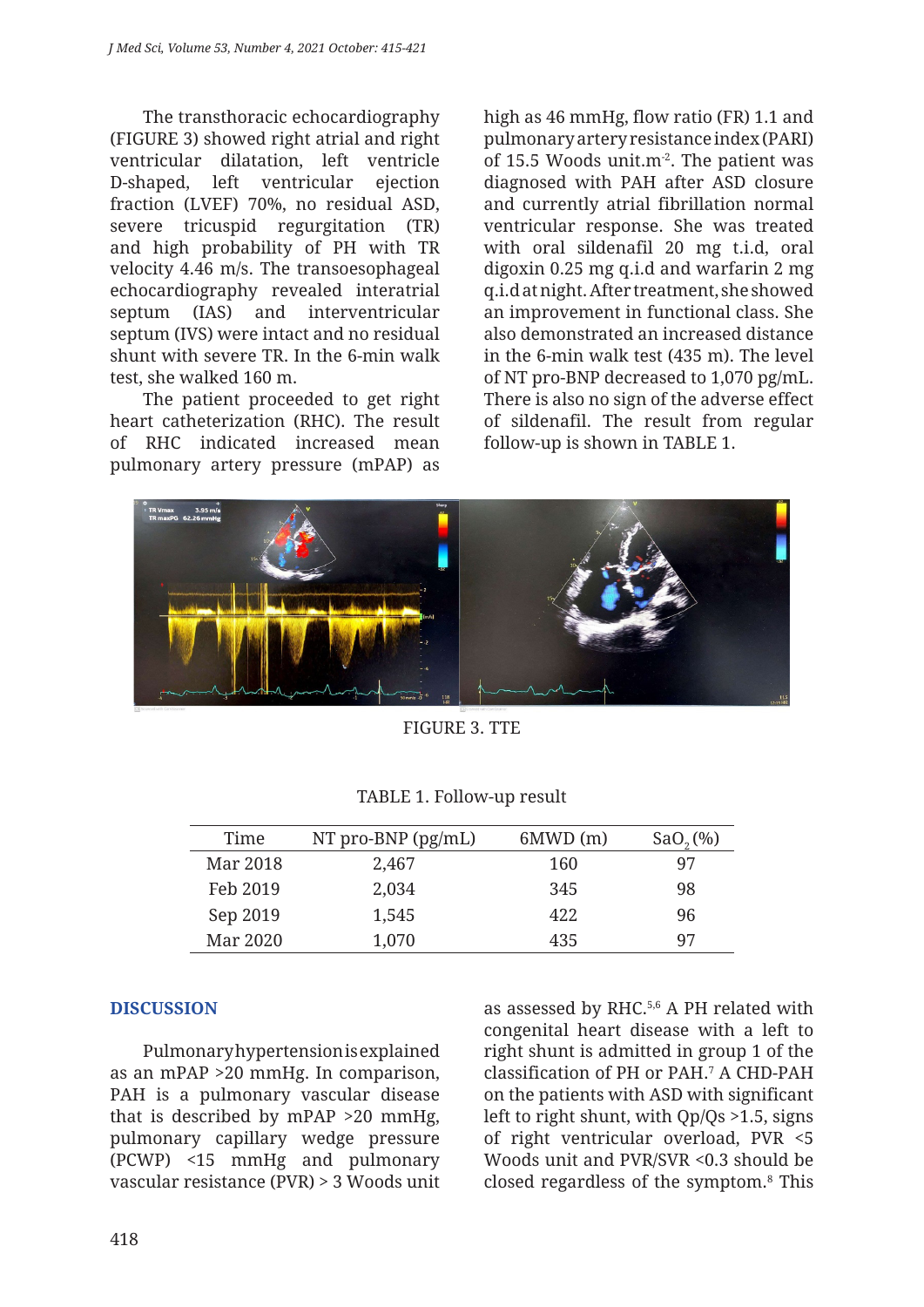defect can be repaired either by surgery or device depend on the type of ASD and eligibility for closure.<sup>9</sup>

Our patient was diagnosed with ASD secundum and had closure by surgery when she was 24 y.o. Unfortunately, we do not have data before surgery from her earlier hospital. After surgery, she never had routine followup examinations. Since last year she became easily tired and had shortness of breath. The 2015 European Society of Cardiology Guidelines about Diagnosis and Management of PH recommend that the CHD-PAH be grouped into 4, namely Eisenmenger's syndrome, PAH related with prevalent systemic-to-pulmonary shunts, and PAH with small/coincidental defects and PAH after defect correction.10 This patient could be classified in the last group, where the PAH persisted instantly after closure or developed months or years later. She had had ASD closure by surgery in adolescence and remained asymptomatic decades later. D'alto *et al.* 4 stated PH might develop or become symptomatic years after shunt closure in people with PVR >5 Woods unit, PVRI  $>6$  Woods unit.m<sup>-2</sup>, and PVR/SVR  $>0.33$ . Unfortunately, we did not have the patient's data before operated because this patent was surgeried in another hospital 31 y.o. 4

German National CHD Registry reported PH prevalence of 3.0% among 825 simple lesions such as ASD, VSD and PDA patients that have already been corrected. In that study, symptomatic PH developed after a median follows up of 15.9 years after shunt repair. The mean age at the time of closure was higher in the PH group compared to the no PH group. Patients with PH had a higher morbidity and mortality risk. In confirming the diagnosis of PH, it is recommended to life-long monitoring and low threshold for examination, which has a significant clinical and prognostic purpose. This study also showed that the prevalence of PH was increased mainly after 50 years

of life. The highest PH risk was found in the group of PDA patients, followed by ASD and VSD.3

In a systematic review and metaanalysis evaluating PH prevalence after ASD closure percutaneously, they reported a decrease in the prevalence of PH from 44 to 18% after closure procedures at a mean follow-up of 15-60 months. They also reported a significant variation in the PH prevalence among the literatures reviewed, with the highest prevalence being found in studies with small samples. This systematic review involving 15 studies showed that there is still a decline in PH prevalence until 60 months of follow-up after ASD closure.<sup>11</sup>

Another systematic review and meta-analysis studying PAH prevalence in ASD before and after ASD closure (surgical or percutaneous) at adult age reported that prevalence of PAH before ASD closure ranged from 29-70% and 5-50% after closure within a mean follow-up range of 13-98 months. After closure, the PAH prevalence in ASD is considered highest in studies with older dates, small study cohorts with small sample sizes, and studies with high follow-up loss. A sensitivity analysis was conducted excluding all high numbers of a follow-up loss study, which resulted in the prevalence of PAH 42 and 16% in ASD before and closure, respectively. This study also mentioned a significant reduction of mean PAP, which is 34±10 before closure and 28±10 after closure.12

The follow-up of patients with post ASD closure should evaluate a residual shunt, right ventricle dimension and function, TR and estimated PAP by echocardiography. The diagnosis of arrhythmia by electrocardiography and Holter evaluation is essential. Those with residual shunt increased mPAP or arrhythmias. Those repaired at adults age should undergo routine follow up assessment for the first two years depending on the result; every 3-5 years is reasonable.9 Another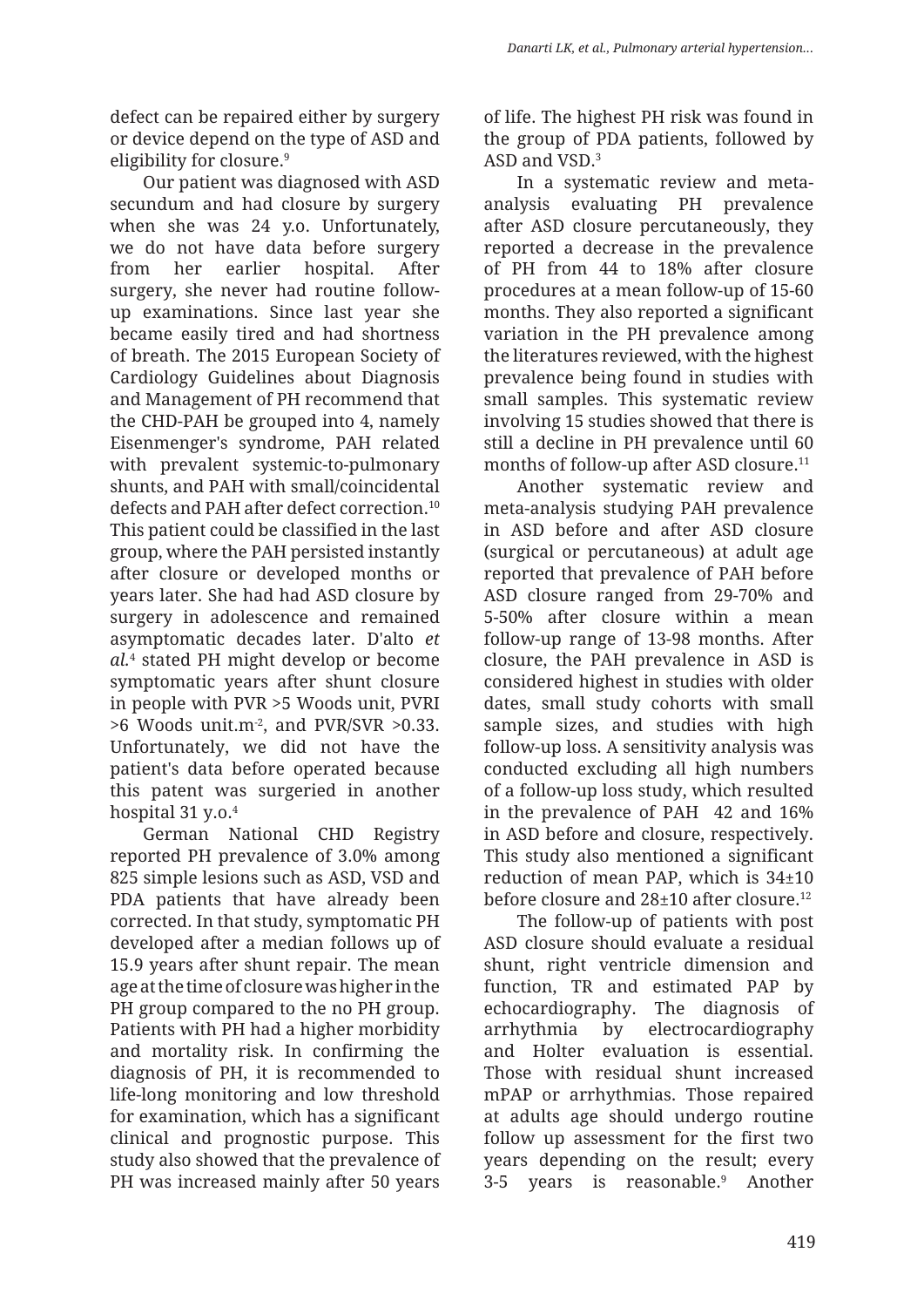guideline stated that physiological and haemodynamically stable patients could be assessed for routine follow up every 2-5 years. But for moderate and severely ill patients should have more frequent follow-up evaluations (including history, electrocardiography, echocardiography, pulse oximetry and exercise test) about every 3-12 months depends on the result.13

Until now, there are no specific guidelines that recommend how long the total duration of follow-up evaluation should be conducted in ASD patients after closure. Even so, there is a report from the Dutch Congenital Corvitia registry mentioned that from 1.103 patients with the shunt (474 of them are ASD), there is a total incidence of PH shortly after repair for 2.1% (95% CI:0.3-0.77) and >15% (95% CI:2.6-23.8) 50 years after repair. This report explains the progress of PH after shunt closure.14 The progression of PH is possible because of the excess volume and pressure resulting in damage to the pulmonary vessels, which in time lead to PH.15 There are some studies mentioning risk factors of PH development after ASD closure. Patients with ASD closure at older age (especially >40 y.o.) are more likely become PH. As well as those with residual shunt, elevated PAP or arrhytmias should be evaluated regularly.9

# **CONCLUSION**

We reported a 55 y.o. female diagnosed with PAH and atrial fibrillation 31 years after ASD closure by surgery. This condition is possible because PAH can be found and developed over time after closure. PAH can occur immediately or years after surgery. Therefore, routine and careful follow-up evaluation after defect closure is needed.

### **ACKNOWLEDGEMENT**

The authors acknowledged the research assistants who support and maintain Congenital Heart DiseasePulmonary Hypertension (COHARD-PH) registry. The authors thank the sonographers, clinic nurses, cath-lab nurses, and radiographers who assist in acquiring COHARD-PH data.

### **REFERENCES**

- 1. Diller GP, Gatzoulis MA. Pulmonary vascular disease in adults with congenital heart disease. Circulation 2007; 115(8):1039-50. https://doi.org/10.1161/ CIRCULATIONAHA.105.592386
- 2. Dinarti LK, Hartopo AB, Kusuma AD, Satwiko MG, Hadwiono MR, Pradana AD, *et al*. The COngenital HeARt Disease in adult and Pulmonary Hypertension (COHARD-PH) registry: a descriptive study from single-center hospital registry of adult congenital heart disease and pulmonary hypertension in Indonesia. BMC Cardiovasc Disord 2020; 20(1):163. https://doi.org/10.1186/s12872-020-

01434-z

3. Lammers AE, Bauer LJ, Diller GP, Helm PC, Khaliq HA, Bauer UMM, *et al*. Pulmonary hypertension after shunt closure in patients with simple congenital heart defects. Int J Cardiol 2020; 308:28-32. https://doi.org/10.1016/j.

ijcard.2019.12.070

- 4. D'Alto M, Romeo E, Argiento P, D'Andrea A, Vanderpool R, Correra A, *et al*. Accuracy and precision of echocardiography versus right heart catheterization for the assessment of pulmonary hypertension. Int J Cardiol 2013; 168(4):4058-62. https://doi.org/10.1016/j. ijcard.2013.07.005
- 5. Galiè N, McLaughlin VV, Rubin LJ, Simonneau G. An overview of the 6th World Symposium on Pulmonary Hypertension. Eur Respir J 2019; 53(1):1802148. https://doi.org/10.1183/13993003.02148-

2018

6. Humbert M, Montani D, Evgenov